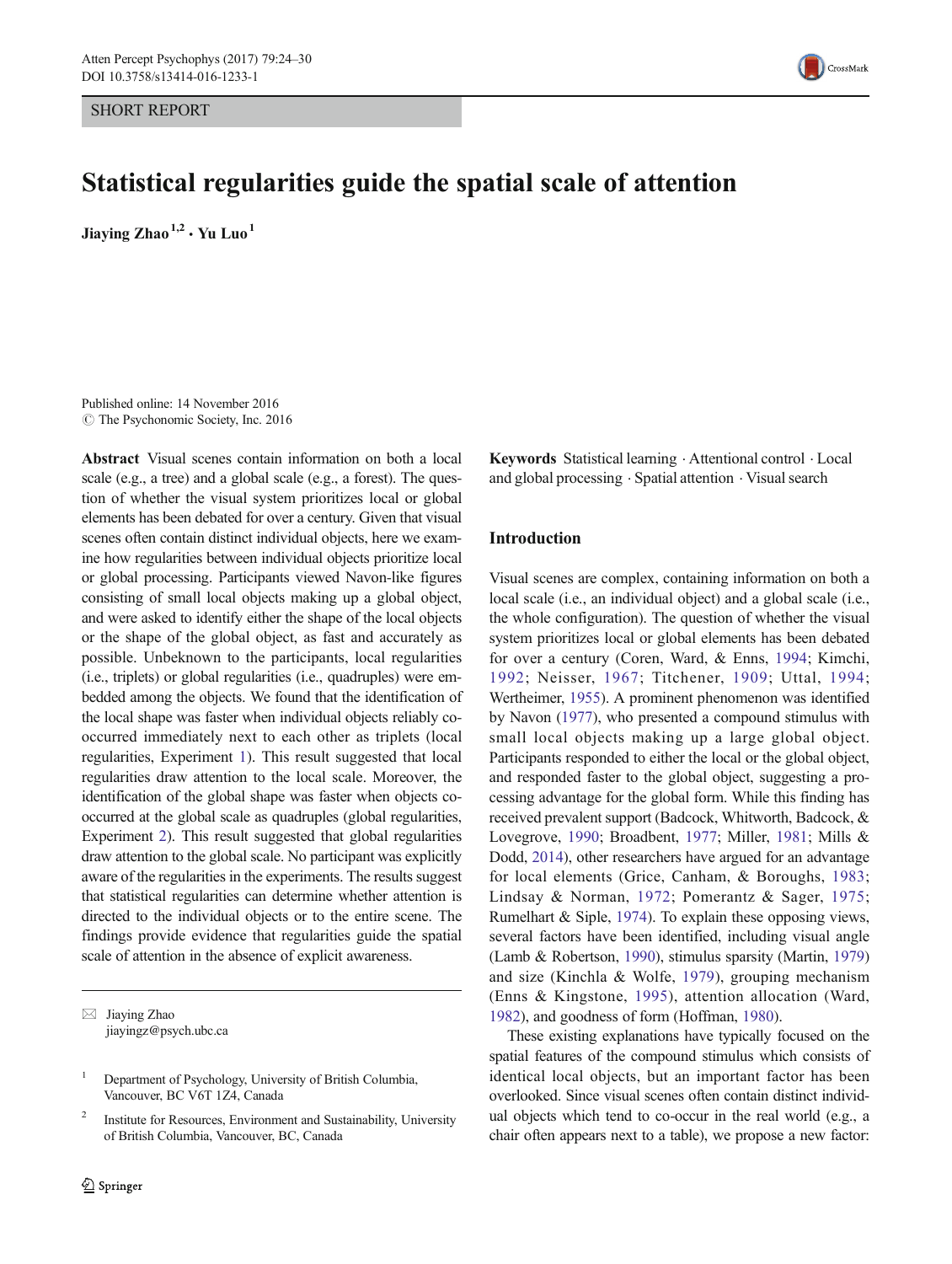<span id="page-1-0"></span>Statistical relationships between individual objects can prioritize local or global processing. This account is supported by recent evidence that regularities between objects are automatically extracted by the visual system and can guide attention (Chalk, Seitz, & Series, [2010](#page-5-0); Chun & Jiang, [1998](#page-5-0); Fiser & Aslin, [2002;](#page-5-0) Summerfield, Lepsien, Gitelman, Mesulam, & Nobre, [2006;](#page-5-0) Turk-Browne, Junge, & Scholl, [2005;](#page-5-0) Zhao, Al-Aidroos, & Turk-Browne, [2013](#page-6-0)). Specifically, the reliable co-occurrences between individual objects can bias attention to the objects themselves (Yu & Zhao, [2015](#page-6-0); Zhao et al., [2013](#page-6-0)).

The current study aimed to examine how statistical regularities guide the spatial scale of processing as measured by visual attention. We constructed Navon-like figures (Navon, [1977\)](#page-5-0) consisting of small local objects making up a global object. The Navon figure contained local regularities (e.g., A always appeared next to B), or global regularities (e.g., A and B co-occurred globally). We hypothesize that local regularities bias attention to the local scale, prioritizing the processing of individual objects, while global regularities bias attention to the global scale, prioritizing the processing of the global form.

# Experiment 1

This experiment examined whether local regularities draw attention to the local scale.

# **Participants**

One hundred undergraduates (69 female, mean age = 20.2 years,  $SD = 3.2$ ) from the University of British Columbia (UBC) participated for course credit. Participants in both experiments had normal or corrected-to-normal vision, and provided informed consent. The experiments were approved by the UBC Behavioral Research Ethics Board.

#### Apparatus

Participants in both experiments were seated 60 cm from a computer monitor (refresh rate = 60 Hz). Stimuli were presented using MATLAB (Mathworks) and Psychophysics Toolbox [\(http://psychtoolbox.org\)](http://psychtoolbox.org/).

#### Stimuli

The stimuli consisted of nine shapes in nine distinct colors (color name =  $R/G/B$  values: red =  $255/0/0$ ; green =  $0/255/0$ 0; blue =  $0/0/255$ ; yellow =  $255/255/0$ ; magenta =  $255/0/255$ ; cyan =  $0/255/255$ ; gray =  $185/185/185$ ; brown =  $103/29/0$ ; black =  $0/0/0$ ). The nine colored shapes were randomly assigned into three "color triplets" for each participant (Fig. [1b\)](#page-2-0). Each shape was a square (subtending 1.1°) or a diamond (a square rotated 45°). The nine shapes were presented in a  $3 \times 3$  matrix which was either a global square or diamond. In each matrix, the three triplets were assigned into either the three columns or the three rows. The triplets were local regularities because the three colors within a triplet always appeared immediately next to each other in a column or row (Fig. [1b\)](#page-2-0). A congruent matrix was either a global square (subtending 5.3°) consisting of local squares, or a global diamond (subtending 7.1°) consisting of local diamonds. An incongruent matrix was either a global square (subtending 5.8°) consisting of local diamonds, or a global diamond (subtending 6.8°) consisting of local squares.

## Procedure

The experiment consisted of two conditions: In the local regularities condition the matrix contained three triplets, and in the random condition the nine colored shapes were randomly assigned into the nine cells in the matrix. Thus, the only difference between the two conditions was the presence or absence of triplets. In the local regularities condition, participants first performed a shape identification task, and then a test phase. In the shape identification task, participants performed a local or a global task (Fig. [1a](#page-2-0)) where they identified whether the local or the global shape was a square or a diamond (by pressing a " $1$ " or " $0$ " key) as quickly and accurately as possible. There were four groups (2 conditions  $\times$  2 tasks) with 25 participants in each.

In each trial, one matrix appeared randomly in one of the four quadrants on the screen for 1,000 ms (Fig. [1a](#page-2-0)). This prevented participants from basing their judgments on a single object in a fixed location. The center of each matrix was 8.9° away from central fixation. If participants did not respond within 1,000 ms, the screen remained blank until response. The inter-trial interval was 1,000 ms. Participants were asked to maintain fixation throughout the experiment. There were 100 trials for each type of matrix, resulting in 400 trials in total (order randomized). Each participant received eight trials for practice before starting the experiment.

After the shape identification task, participants in the local regularities condition completed a test phase. In each trial, two sets of shapes were presented for 1,000 ms, one on the left and one on the right side of the screen. Participants pressed a key to indicate whether the left ("1" key) or the right ("0" key) set looked more familiar. One set was a triplet and the other "foil" set contained three colors from three different triplets that never co-occurred before. Participants could only choose the triplet as more familiar if they had learned color cooccurrences within a column or a row in the matrix.

After the test phase, a debriefing session was conducted, where participants were asked if they noticed any colored shapes that appeared with one another. For those who responded yes, we further asked them to specify which colors co-occurred.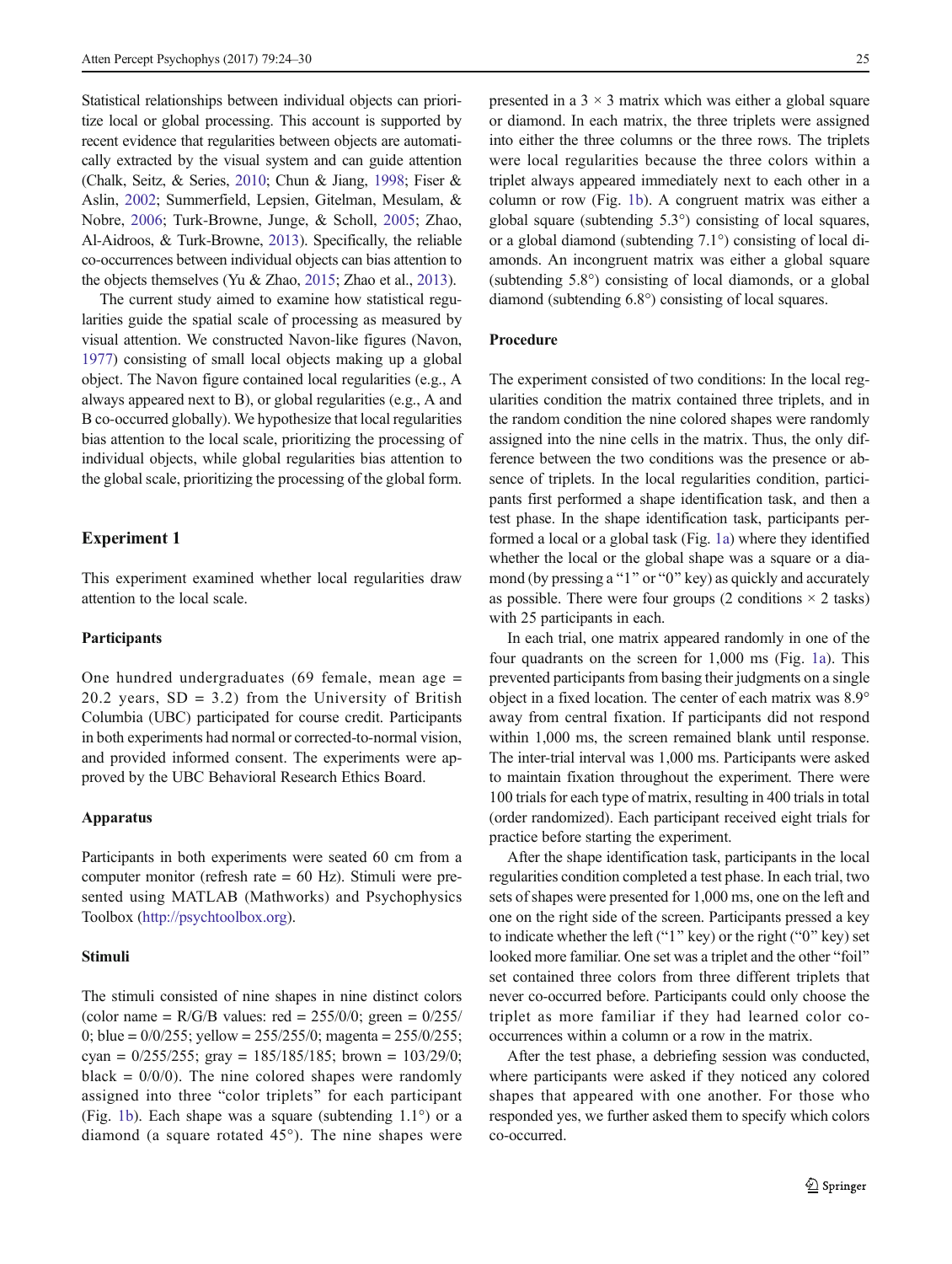<span id="page-2-0"></span>

Local task

 $N=25$ 

**Global task** 

 $N=25$ 

**Local regularities** 

Fig. 1 Experiment [1](#page-1-0). (a) In each trial, a matrix appeared in one quadrant on the screen and participants performed either a local task to identify the shape of a local object, or a global task to identify the global shape of the matrix. (b) The nine colors were assigned into three triplets, each of which was presented as one column or one row in the matrix. Congruent matrices were either a global square consisting of local squares, or a global diamond consisting of local diamonds. Incongruent matrices

were either a global square consisting of local diamonds, or a global diamond consisting of local squares. (c) Response times of shape identification were analyzed using a 2 (condition: local regularities vs. random; between-subjects)  $\times$  2 (task: local vs. global; between-subjects)  $\times$  2 (matrix: congruent vs. incongruent; within-subjects) ANOVA. Error bars reflect  $\pm 1$  *SEM*; \*\**p* < .01; \*\*\**p* < .001

**Local task** 

 $N=25$ 

**Global task** 

 $N=25$ 

**Random** 

# Results and discussion

At test, triplets were chosen over foils for 62.0 % of the time in the local task condition, which was reliably above chance (50 %)  $[t(24) = 3.46, p = .002, d = 0.69]$ . In the global task condition, however, triplets were chosen over foils for 48.4 % of the time, which was not above chance  $[t(24) = 0.60, p = .55,$  $d = 0.12$ . Thus, learning of the triplets was successful when participants identified the local shape, but not the global shape. During debriefing, seven participants reported noticing the triplets, but none correctly reported which specific colors co-occurred. This suggests that participants had no explicit awareness of the triplets.

The critical test of our hypothesis was whether local regularities draw attention to the local scale. If so, identification of individual shapes in the local regularities condition should be facilitated. Since the overall accuracy was high (93.5 %) and the only significant effect was that congruent trials (95.0 %) were more accurate than incongruent trials  $(92.0 \%) [F(1,96)]$  $= 12.10, p < .001, \eta_p^2 = .11$ ], we used response times (RTs) as a more sensitive measure. Only correct trials were included

and RTs greater than 3 SDs from the mean were removed (0.9 % of all trials).

The RTs of the shape identification task were analyzed with a 2 (condition: local regularities vs. random; between-subjects)  $\times$  2 (task: local vs. global; between-subjects)  $\times$  2 (matrix: congruent vs. incongruent; within-subjects) mixedeffects ANOVA. There was a main effect of condition  $[F(1,96) = 4.69, p = .03, \eta_p^2 = .05]$ , task  $[F(1,96) = 5.83, p$  $= .02, \eta_p^2 = .06$ ], and matrix [ $F(1,96) = 68.84, p < .001, \eta_p^2 =$ .42]. The only significant interaction was between condition and task  $[F(1,96) = 8.63, p = .004, \eta_p^2 = .08]$ , suggesting a greater RT difference between the local regularities condition and the random condition in the local task than in the global task (Fig.  $1c$ ).

To further explore this interaction, a 2 (condition: local regularities vs. random; between-subjects)  $\times$  2 (matrix: congruent vs. incongruent; within-subjects) mixed-effects ANOVA was run in the local task condition, revealing a main effect of condition  $[F(1,48) = 14.53, p < .001, \eta_p^2 = .23]$  and matrix  $[F(1,48) = 25.67, p < .001, \eta_p^2 = .35]$ , but no interaction  $[F(1,48) = 0.01, p = .95, \eta_p^2 < .001]$ . Thus, local shape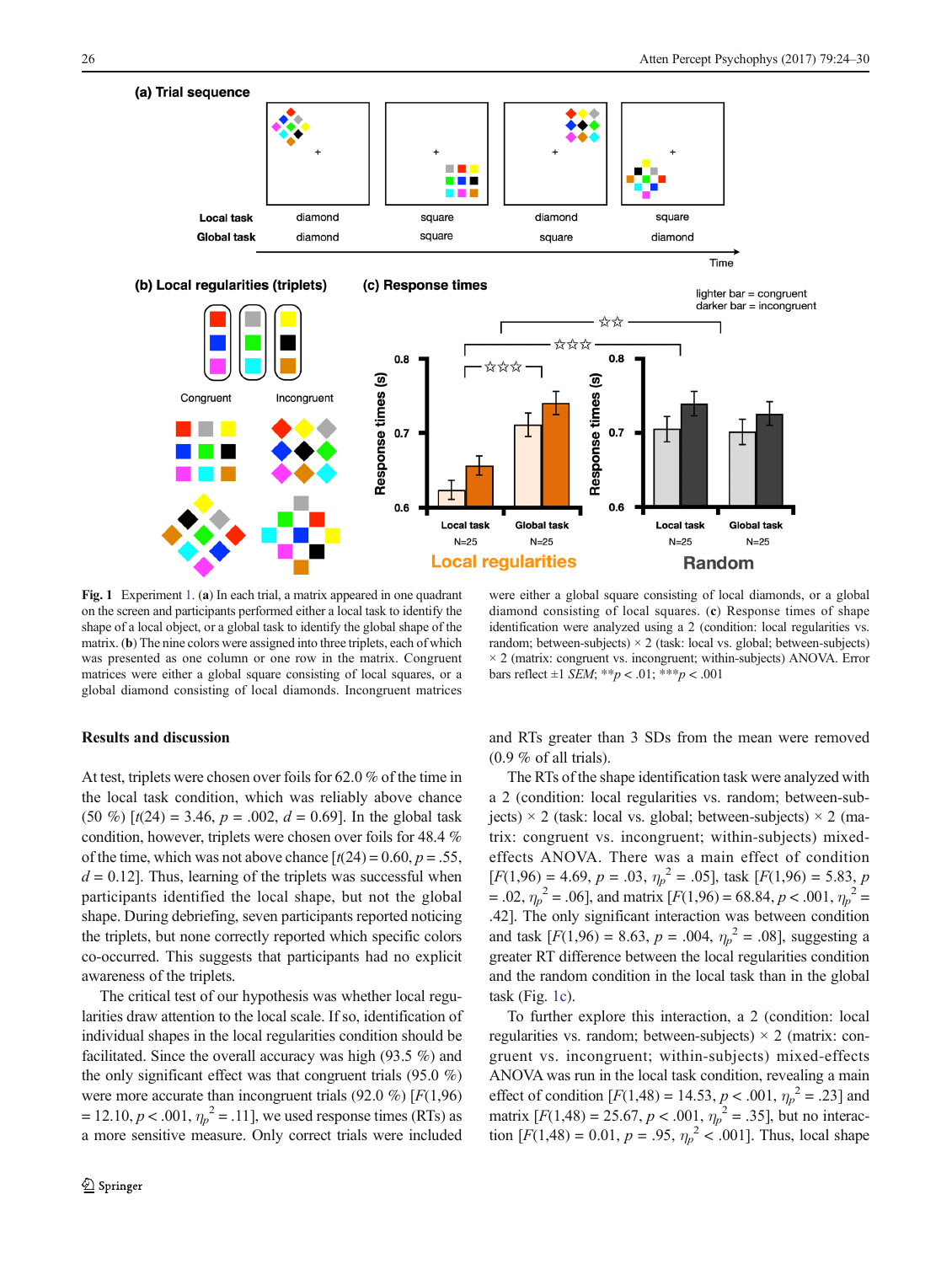<span id="page-3-0"></span>identification was faster in the local regularities condition than in the random condition. For the global task, however, there was no RT difference between the local regularities and the random conditions  $[F(1,48) = 0.27, p = .61, \eta_p^2 = .006]$ . The RT advantage for local shape identification was also present within the local regularities condition, as local shape identification was faster than global shape identification  $[F(1,48) =$ 16.68,  $p < .001$ ,  $\eta_p^2 = .26$ ]. Thus, local shape identification was facilitated by the triplets, suggesting that local regularities draw attention to the local scale.

#### Experiment 2

This experiment examined whether global regularities draw attention to the global scale.

# Participants

One hundred new undergraduate students (76 female, mean  $age = 19.6 \text{ years}, SD = 2.2)$  from UBC participated for course credit.

#### Stimuli

As in Experiment [1](#page-1-0), the stimuli consisted of the same nine colored squares or diamonds presented in a global square or diamond matrix. To form global regularities, four colors were randomly assigned into one "quadruple" for each participant, which were the four corners of the matrix (Fig. [2a\)](#page-4-0). The colors in a quadruple always followed the same spatial order within a matrix. To ensure that participants did not base their judgments on one specific shape in the quadruple, the quadruple could rotate in a clockwise order across trials (Fig. [2a](#page-4-0)). The other five colors were randomly assigned to the remaining five shapes in the matrix (Fig. [2b](#page-4-0)). The quadruple was global regularities because the four colors were not immediately presented next to each other, but rather were distributed to the corners of the matrix, indicating the global shape.

#### Procedure

The procedure was identical to that in Experiment [1](#page-1-0), except for two changes. First, to enhance learning of the quadruple which only contained four regular colors, the number of trials was increased to 600 trials in total (each matrix type now contained 150 trials). Second, at test each quadruple was presented against a foil where the four colors had never cooccurred before, and participants chose whether the quadruple or the foil looked more familiar.

#### Results and discussion

At test, quadruples were chosen over foils for 52.8 % of the time in the local task condition, not reliably above chance (50 %)  $[t(24) = 1.10, p = .28, d = 0.22]$ , and 50.8 % of the time in the global task condition, again not reliably above chance  $[t(24) = 0.32, p = .75, d = 0.06]$ . This suggests that statistical learning of the quadruples was not successfully expressed at test. During debriefing, no participants reported noticing color co-occurrences.

Since the overall accuracy was high (95.3 %) and the only significant effect was that congruent trials (95.8 %) were more accurate than incongruent trials (94.9 %)  $[F(1,96) = 14.21]$ ,  $p < .001$ ,  $\eta_p^2 = .13$ ], we used RTs as a more sensitive measure as in Experiment [1](#page-1-0). RTs greater than 3 SDs from the mean were removed (1.0 % of all trials).

The RTs of the shape identification task were analyzed with a 2 (condition: global regularities vs. random; betweensubjects)  $\times$  2 (task: local vs. global; between-subjects)  $\times$  2 (matrix: congruent vs. incongruent; within-subjects) mixedeffects ANOVA. There was a main effect of condition  $[F(1,96) = 12.26, p < .001, \eta_p^2 = .11]$ , task  $[F(1,96) = 4.88$ ,  $p = .03$ ,  $\eta_p^2 = .05$ ], and matrix  $[F(1,96) = 177.18, p < .001, \eta_p^2$ = .65]. The interaction between condition and task was significant [ $F(1,96) = 6.42$ ,  $p = .01$ ,  $\eta_p^2 = .06$ ], suggesting that a greater RT difference between the global regularities condition and the random condition in the global task than in the local task (Fig. [2c\)](#page-4-0).

To further explore this interaction, a 2 (condition: global regularities vs. random; between-subjects)  $\times$  2 (matrix: congruent vs. incongruent; within-subjects) mixed-effects ANOVAwas run in the global task condition, revealing a main effect of condition  $[F(1,48) = 26.19, p < .001, \eta_p^2 = .35]$ , matrix  $[F(1,48) = 119.45, p < .001, \eta_p^2 = .71]$ , and an interaction  $[F(1,48) = 11.01, p = .002, \eta_p^2 = .19]$ . Thus, global shape identification was faster in the global regularities condition than in the random condition. For the local task, however, there was no RT difference between the global regularities and the random conditions  $[F(1,48) = 0.36, p = .55, \eta_p^2 =$ .007]. The RT advantage for global shape identification was also present within the global regularities condition, as global shape identification was faster than local shape identification  $[F(1,48) = 20.44, p < .001, \eta_p^2 = .30]$ . Thus, global shape identification was facilitated by quadruples, suggesting that global regularities draw attention to the global scale.

To investigate whether the task itself was drawing attention to the regularities, we conducted a 2 (experiment: 1 vs. 2; between-subjects)  $\times$  2 (matrix: congruent vs. incongruent; within-subjects) mixed-effects ANOVA. In the local regularities condition, there was a main effect of experiment  $[F(1,48)]$  $= 9.26, p = .004, \eta_p^2 = .16$ , suggesting that local shape identification was faster in the local than in the global regularities condition. Likewise, in the global regularities condition, there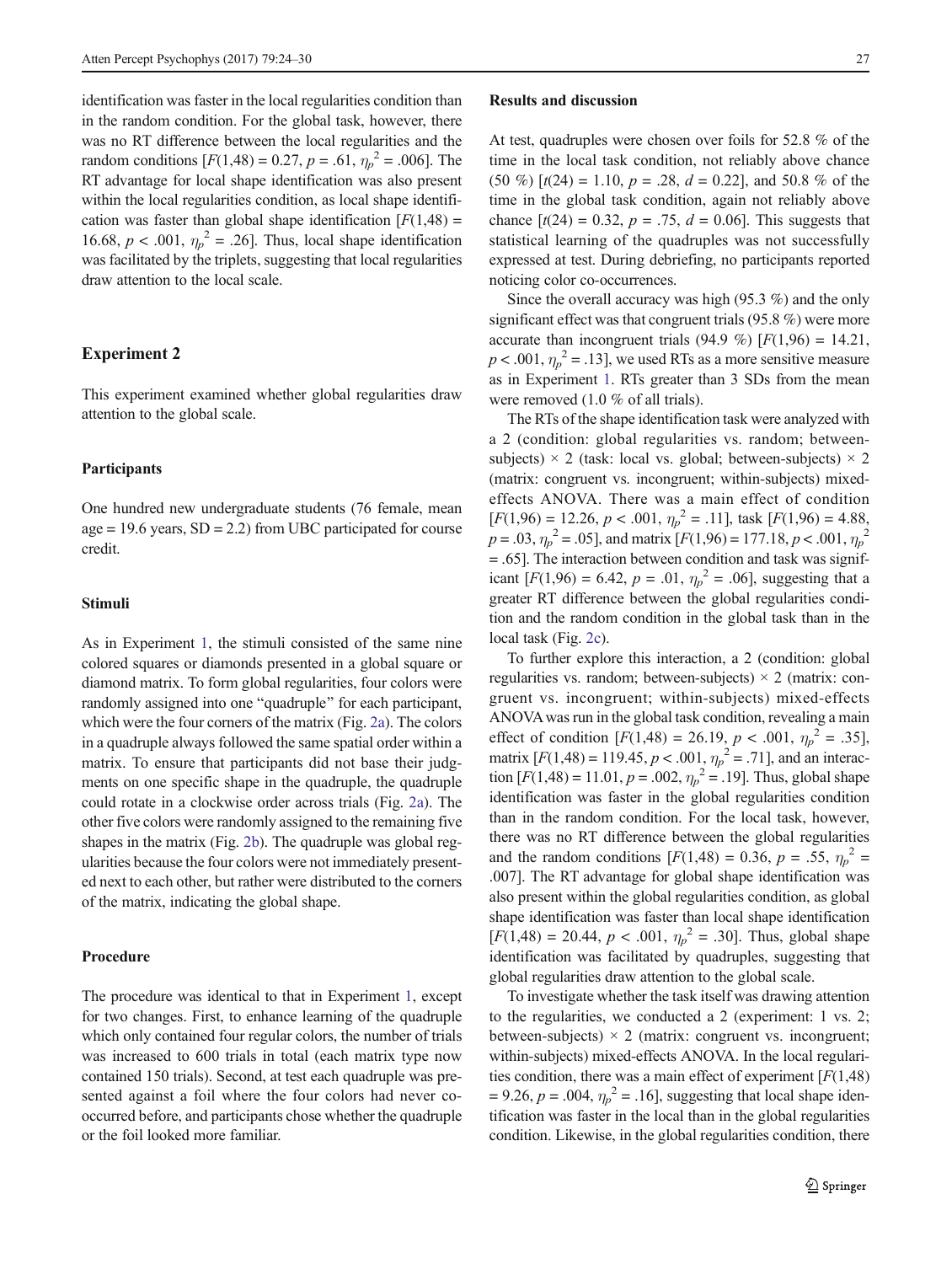<span id="page-4-0"></span>

Fig. 2 Experiment [2](#page-3-0). (a) In a quadruple, the four colors at the corners of the matrix always appeared in the same spatial order. The quadruple rotated clockwise across trials so that no color always appeared in one fixed location. The five remaining colors were randomly assigned to the five remaining shapes in the matrix. (b) There were two types of congruent matrices and two types of incongruent matrices, as in

Experiment [1.](#page-1-0) (c) Response times of shape identification were analyzed using a 2 (condition: global regularities vs. random; between-subjects) × 2 (task: local vs. global; between-subjects)  $\times$  2 (matrix: congruent vs. incongruent; within-subjects) ANOVA. Error bars reflect  $\pm 1$  SEM;  $*_{p}$  < .05; \*\*\*p < .001

was a main effect of experiment  $[F(1,48) = 31.38, p < .001,$  $\eta_p^2$  = .40], suggesting that global shape identification was faster in the global than in the local regularities condition. This result suggests that task performance critically depends on the type of regularities: Local and global shape identification was selectively facilitated when local and global regularities were present, respectively.

# General discussion

The current study examined how regularities between individual objects influenced the spatial scale of attention. Identification of the local shape was faster when local regularities were present, and identification of the global shape was faster when global regularities were present, suggesting that regularities can guide the spatial scale of attention.

The findings can be explained by a positive feedback loop between learning of regularities and attention to regularities. Specifically, the local shape identification task may initially draw attention to local shapes, allowing learning of local regularities (Turk-Browne et al., [2005\)](#page-5-0). Learning of local regularities can in turn draw attention to the local shapes, speeding up local shape identification (Zhao et al., [2013\)](#page-6-0). Likewise, the global shape identification task may initially draw attention to the global shape, allowing learning of global regularities, which in turn draws more attention to the global shape and speeds up global shape identification. As the previous study has suggested that attention is biased toward regularities (Zhao et al., [2013\)](#page-6-0), the current findings extend this bias to demonstrate that the type of regularities can bias the spatial scale of attention. In addition, the results can explain the previously observed interference between summary perception and statistical learning (Hall, Mattingley, & Dux, [2015;](#page-5-0) Zhao, Ngo, McKendrick, & Turk-Browne, [2011](#page-6-0)), where regularities defined over individual objects impede summary task performance, presumably because learning about local regularities directs attention to individual objects, and impairs global processing.

A surprising finding in Experiment [2](#page-3-0) was that the quadruples biased attention to the global scale, and yet, learning of these quadruples was not successfully expressed. This can be explained by the fact that statistical learning occurs without conscious intent, and knowledge about the regularities is often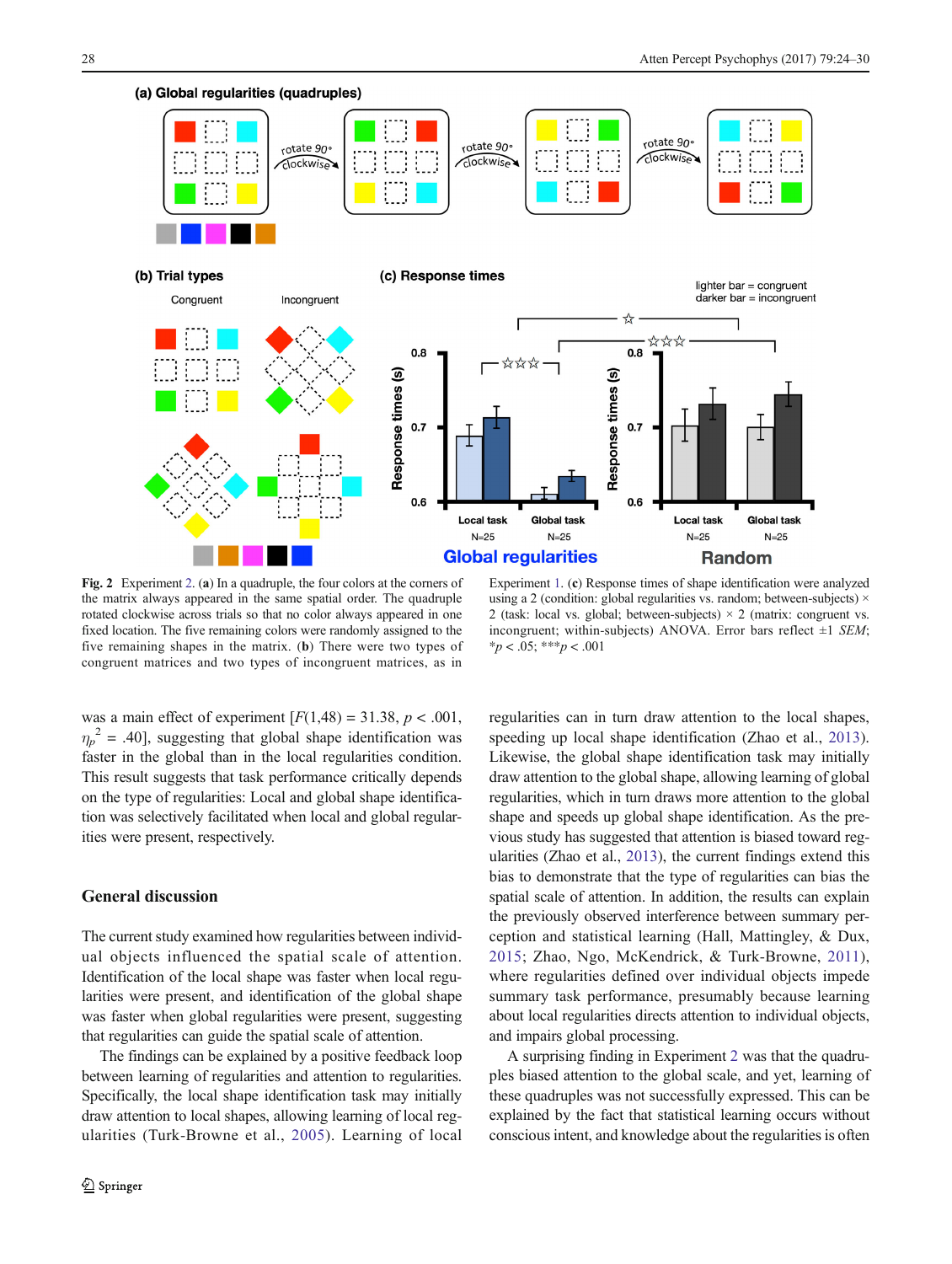<span id="page-5-0"></span>implicit (Brady & Oliva, 2008; Fiser & Aslin, 2001; Kim, Seitz, Feenstra, & Shams, 2009; Zhao et al., [2013\)](#page-6-0). Given the implicit nature of statistical learning, one explanation is that learning of the quadruples was so weak that it was not robustly expressed in the explicit choice between the quadruple and the foil. This finding highlights the distinction between the online detection of regularities and the long-term retention of regularities in memory (Zhao & Yu, [2016](#page-6-0); Zhao et al., [2013\)](#page-6-0).

Despite the inherent differences between local and global regularities (i.e., local regularities contained three objects in a triplet, whereas global regularities contained four objects in a quadruple), the size of the precedence effect was similar. That is, the RT advantage for the local task compared to the global task in the presence of local regularities (in Experiment [1\)](#page-1-0) was similar to the RT advantage for the global task compared to the local task in the presence of global regularities (Experiment [2\)](#page-3-0). This could be due to the possibility that local and global regularities involved essentially the same learning mechanism, where the co-occurring objects required the participants to process the joint probabilities between these objects in the matrix. In other words, statistical learning drew similar amounts of attention to locally or globally co-occurring objects. However, it is currently unknown whether the size of the matrix influences the size of the precedence effect. Future studies are needed to elucidate how the spatial extent of regularities determines the degree of the precedence effect.

To conclude, the current study revealed a new factor in guiding spatial attention, namely, how individual objects cooccur in space prioritizes local and global processing in the presence of local and global object co-occurrences, respectively.

Acknowledgments For helpful conversations, we thank Nick Turk-Browne, Jim Enns, Ru Qi Yu, and the Zhao Lab. We also thank Sang Chul Chong and an anonymous reviewer for helpful comments. This work was supported by NSERC Discovery Grant (RGPIN-2014-05617 to JZ), the Canada Research Chairs program (to JZ), and the Leaders Opportunity Fund from the Canadian Foundation for Innovation (F14-05370 to JZ).

# References

- Badcock, J. C., Whitworth, F. A., Badcock, D. R., & Lovegrove, W. J. (1990). Low-frequency filtering and the processing of local global stimuli. Perception, 19, 617–629.
- Brady, T. F., & Oliva, A. (2008). Statistical learning using real-world scenes: Extracting categorical regularities without conscious intent. Psychological Science, 19, 678–685.
- Broadbent, D. E. (1977). The hidden preattentive processes. American Psychologist, 32, 109–118.
- Chalk, M., Seitz, A., & Series, P. (2010). Rapidly learned expectations alter perception of motion. Journal of Vision, 10, 237.
- Chun, M. M., & Jiang, Y. (1998). Contextual cueing: Implicit learning and memory of visual context guides spatial attention. Cognitive Psychology, 36, 28–71.
- Coren, S., Ward, L. M., & Enns, J. T. (1994). Sensation and perception (4th ed.). Fort Worth: Harcourt Brace College Publishers.
- Enns, J. T., & Kingstone, A. (1995). Access to global and local properties in visual search for compound stimuli. Psychological Science, 6, 283–291.
- Fiser, J., & Aslin, R. N. (2001). Unsupervised statistical learning of higher-order spatial structures from visual scenes. Psychological Science, 12, 499–504.
- Fiser, J., & Aslin, R. N. (2002). Statistical learning of new visual feature combinations by infants. Proceedings of the National Academy of Sciences of the United States of America, 99, 15822–15826.
- Grice, R. G., Canham, L., & Boroughs, J. M. (1983). Forest before trees? It depends where you look. Perception & Psychophysics, 33, 121– 128.
- Hall, M., Mattingley, J., & Dux, P. (2015). Distinct contributions of attention and working memory to visual statistical learning and ensemble processing. Journal of Experimental Psychology: Human Perception and Performance, 41, 1112–1123.
- Hoffman, J. E. (1980). Interaction between global and local levels of a form. Journal of Experimental Psychology: Human Perception and Performance, 6, 222–234.
- Kim, R., Seitz, A., Feenstra, H., & Shams, L. (2009). Testing assumptions of statistical learning: Is it long-term and implicit? Neuroscience Letters, 461, 145–149.
- Kimchi, R. (1992). Primacy of wholistic processing and Global/Local paradigm: A critical review. Psychological Bulletin, 112, 24–38.
- Kinchla, R. A., & Wolfe, J. M. (1979). The order of visual processing: "Top-down," "bottom-up", or "middle-out". Perception & Psychophysics, 25, 225–231.
- Lamb, M. R., & Robertson, L. C. (1990). The effect of visual angle on global and local reaction times depends on the set of visual angles presented. Perception & Psychophysics, 47, 489–496.
- Lindsay, P. H., & Norman, D. A. (1972). Human information processing: An introduction to psychology. New York: Academic Press.
- Martin, M. (1979). Local and global processing: The role of sparsity. Memory and Cognition, 7, 476–484.
- Miller, J. (1981). Global precedence in attention and decision. Journal of Experimental Psychology: Human Perception and Performance, 7, 1161–1174.
- Mills, M., & Dodd, M. D. (2014). Which way is which? Examining global/local processing with symbolic cues. Journal of Experimental Psychology. General, 143, 1429–1436.
- Navon, D. (1977). Forest before trees: The precedence of global features in visual perception. Cognitive Psychology, 9, 353–383.
- Neisser, U. (1967). Cognitive psychology. Englewood Cliffs: Prentice-Hall.
- Pomerantz, J. R., & Sager, L. C. (1975). Asymmetric integrality with dimensions of visual pattern. Perception & Psychophysics, 18, 460–466.
- Rumelhart, D. E., & Siple, P. (1974). Process of recognizing tachistoscopically presented words. Psychological Review, 81, 99–118.
- Summerfield, J. J., Lepsien, J., Gitelman, D. R., Mesulam, M. M., & Nobre, A. C. (2006). Orienting attention based on long-term memory experience. Neuron, 49, 905–916.
- Titchener, E. (1909). Experimental psychology of the thought process. New York: Macmillan.
- Turk-Browne, N. B., Junge, J. A., & Scholl, B. J. (2005). The automaticity of visual statistical learning. Journal of Experimental Psychology: General, 134, 552–564.
- Uttal, W. R. (1994). Pattern recognition. In V. S. Ramachandran (Ed.), The encyclopedia of human behaviour (Vol. 3, pp. 421–429). New York: Academic Press.